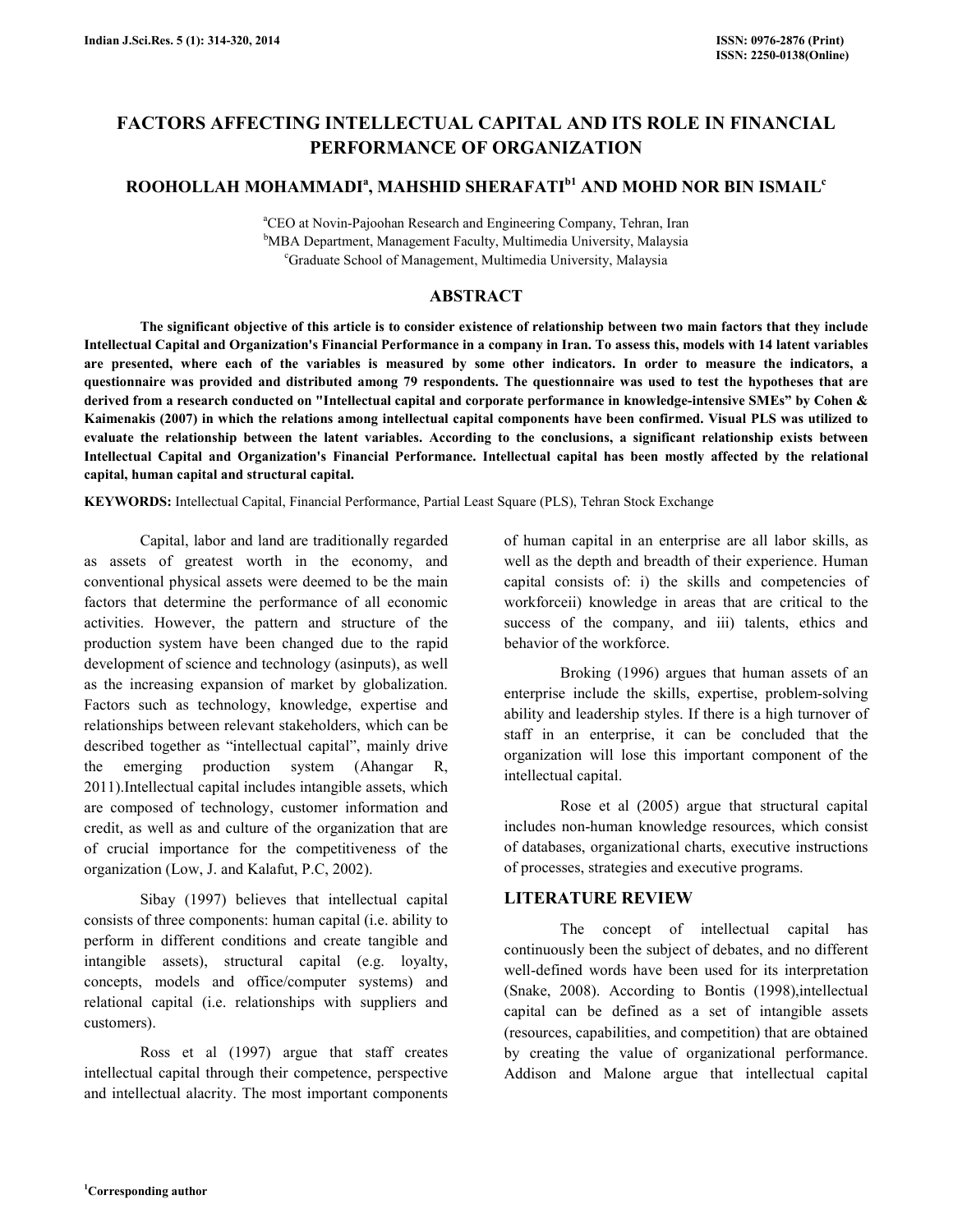includes the information and knowledge required to work and to create value.

 Betis et al (2002) defines intellectual capital as a reserve of existing knowledge within an organization or a company at a certain period of time, which is related to intellectual capital and organizational learning.

 Recently, researchers have proposed a comprehensive definition of intellectual capital, which also explains the criteria for recognizing these assets. Intellectual capital is a type of asset that measures the ability of the enterprise to create wealth. This asset is an intangible asset (rather than an objective and physical entity), which is obtained through the use of the assets related to human resources, organizational performance and relationships outside the enterprise. All these features create value within the organization, which, as a totally intra-organizational phenomenon, cannot be transacted (Rose and Barones, 2005).

#### FINANCIAL PERFORMANCE

 Performance is very vital for management because it is an outcome that a person or group of people in an organization related to its authority and responsibility may achieve in order to attain the objectives in a legal way (rather than against the law) and consistent with the moral and ethical considerations (Iswati and Anshori, 2007). Performance is based on the organization's capacity to acquire and manage the resources in many various ways to develop a competitive advantage, and includes the two types of financial performance and non-financial performance (Hansen and Mowen, 2005).

 Financial performance focuses on the variables that are associated with financial reports in a direct way.

 Here are three dimensions to evaluate the performance of an enterprise.

- 1. productivity, i.e. how to process input into output efficiently.
- 2. profitability, i.e.an earning level that is greater than the cost of the company.
- 3. market premium, i.e.a level of market value that exceeds the book value of the firm (Walker, 2001).

# Impact of intellectual capital to organizational performance

 Several studies have clearly demonstrated the impact of intellectual capital on organization performance. In the age of globalization, all organizations need to focus their efforts on achieving and maintaining a certain level of competitive advantage. Both physical capital and intellectual capital are required to obtain a competitive advantage. The results of astudy byHitt et al (2001) show that intangible capital plays a more important role than tangible capital. In another study, intellectual capital is acknowledged as a significant resource that, compared to physical capital and financial capital, can help organization to attain greater efficiency, effectiveness, productivity, and innovation (Najibullah, 2005).

 According to a study byBontis et al (2002), a significant relationship can be found between structural capital and its performance, which is confirmed by the study of Bollen et al (2005) on 41 German pharmaceutical companies. The study of Tovstiga and Tulugurova (2007) on 20 Russian SMEs shows that human capital can be considered as the most significant intellectual capital component for competitive advantage.

 Study of Cohen & Kaimenakis (2007) demonstrates that there is a significant relationship among hard intellectual capital and soft intellectual capitals and performance at the level of 95%.

 In addition, the results of a study by Clarke et al (2010) on 2161 companies that have been listed on the Australian Stock Exchange from the financial year of 2003 to 2008, shows that there is a relationship between human and structural capitals during the year before and the performance in the current year.

 The results of a study by Pulic (1999) demonstrated that the added value can be created by the intellectual capital in the organization. It supports the idea that considers intellectual capital as a very important resource for the organization.

 This research shows that intellectual capital, as a creator of wealth, has the ability to organize business activities, which conforms with previous studies (Walker, 2001; Usoff, Thibodeau and Burnaby, 2002; and Karp, 2003).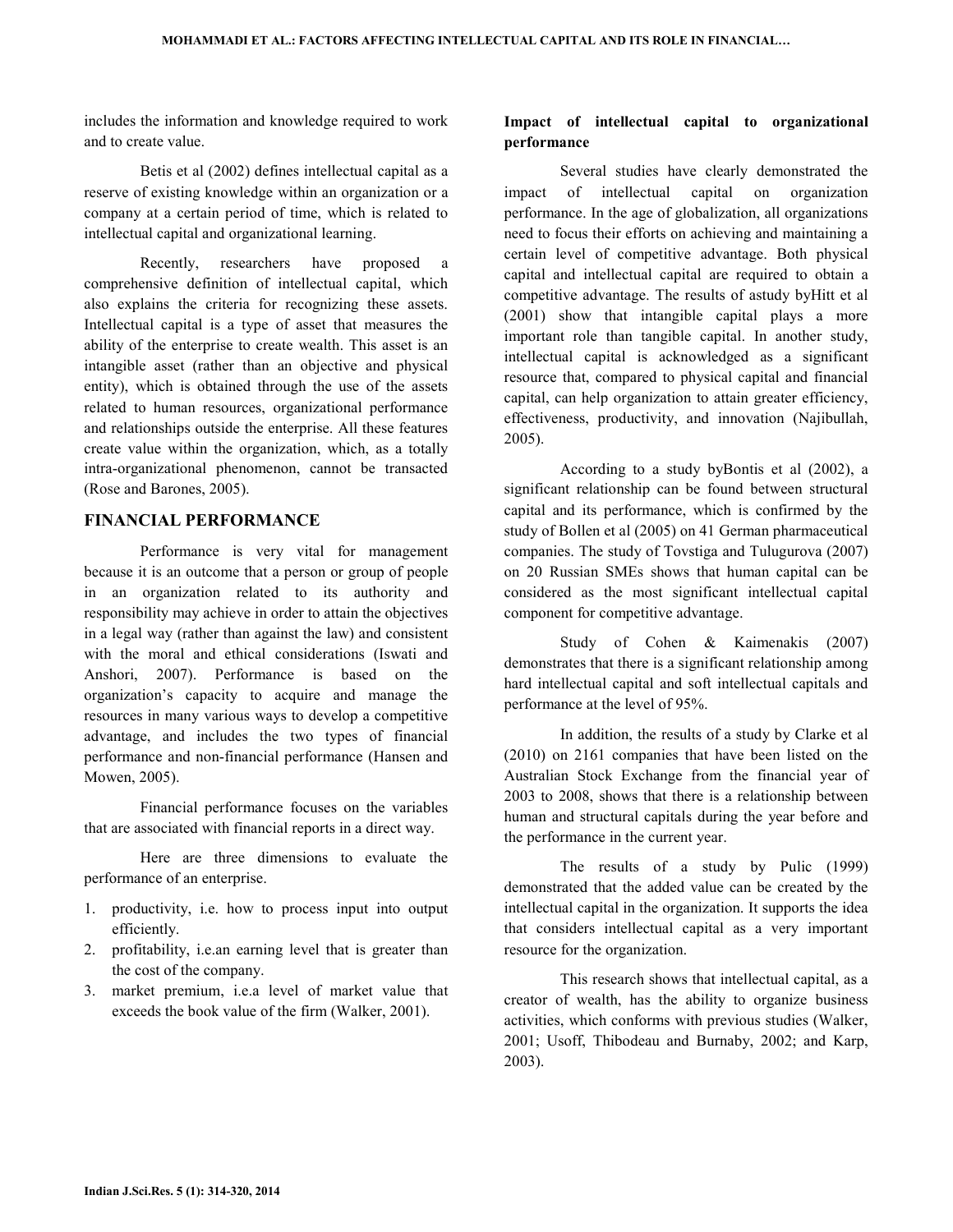The role of intellectual capital in raising business performance proves its ability as a strategic resource for business. In such a case, the intellectual capital can be viewed as a significant element to obtain a competitive advantage.

 In contrast, the results of a different study conducted by Iswati (2007) showed no relationship between intellectual capital and the performance of banks in Jakarta Stock Exchange.

## **METHODOLOGY**

 The questionnaire was used to test the hypotheses that were derived from a research entitled "Intellectual Capital and Corporate Performance in Knowledge-intensive SMEs" by Cohen and Kaimenakis (2007), which confirmed the relationship between the components of intellectual capital (human capital, structural capital and relational capital) and organizational performance.

 The constituent elements of these components were presented and measured by the researcher in order to test the hypotheses. The elements were collected on the basis of the work of Rooset al (1997) andBontis (1998).

 To achieve the objectives of this study, a structured questionnaire was used to ask participants to respond with an emphasis on the intellectual capital of their organization.

 In other words, the study was aimed at measuring the intellectual capital of an organization using

these perceptions and their relationships that they were hypothesized in this study.

 Similar questionnaires were used by Bontis(1998) and Bontis et al(2002). The questionnaire included 60 statements focusing on the management of intellectual capital in the organization, in which the respondents were asked to comment on each statement by selecting a score of 1 to 5 (1 means "I completely disagree" and 5 means "I completely agree"). In this questionnaire, human capital, structural capital and relational capital were measured by 23, 18 and 19 questions, respectively. It should be noted that the statements in the questionnaire were prepared so that respondents would not face consecutive statements related to a component. In addition, a number of scattered statements in the questionnaire were reversely coded. Two methods were used to prevent respondents from using a fixed pattern for responding, which led tothe exaggeration about the intellectual capital management of their organizations.

 To test the research hypotheses and examine the capital management indices in Iran Khodro Industrial Group, the questionnaire that was prepared in the previous chapter was distributed among 70 managers, deputies and experts of Iran Khodro Industrial Group who were asked about the importance of indices and variables. In the questionnaire, the importance of each item was set on a scale of 1 to 5, in which 1 meant minimum importance and 5 meant maximum importance.



Figure 1: Model of the research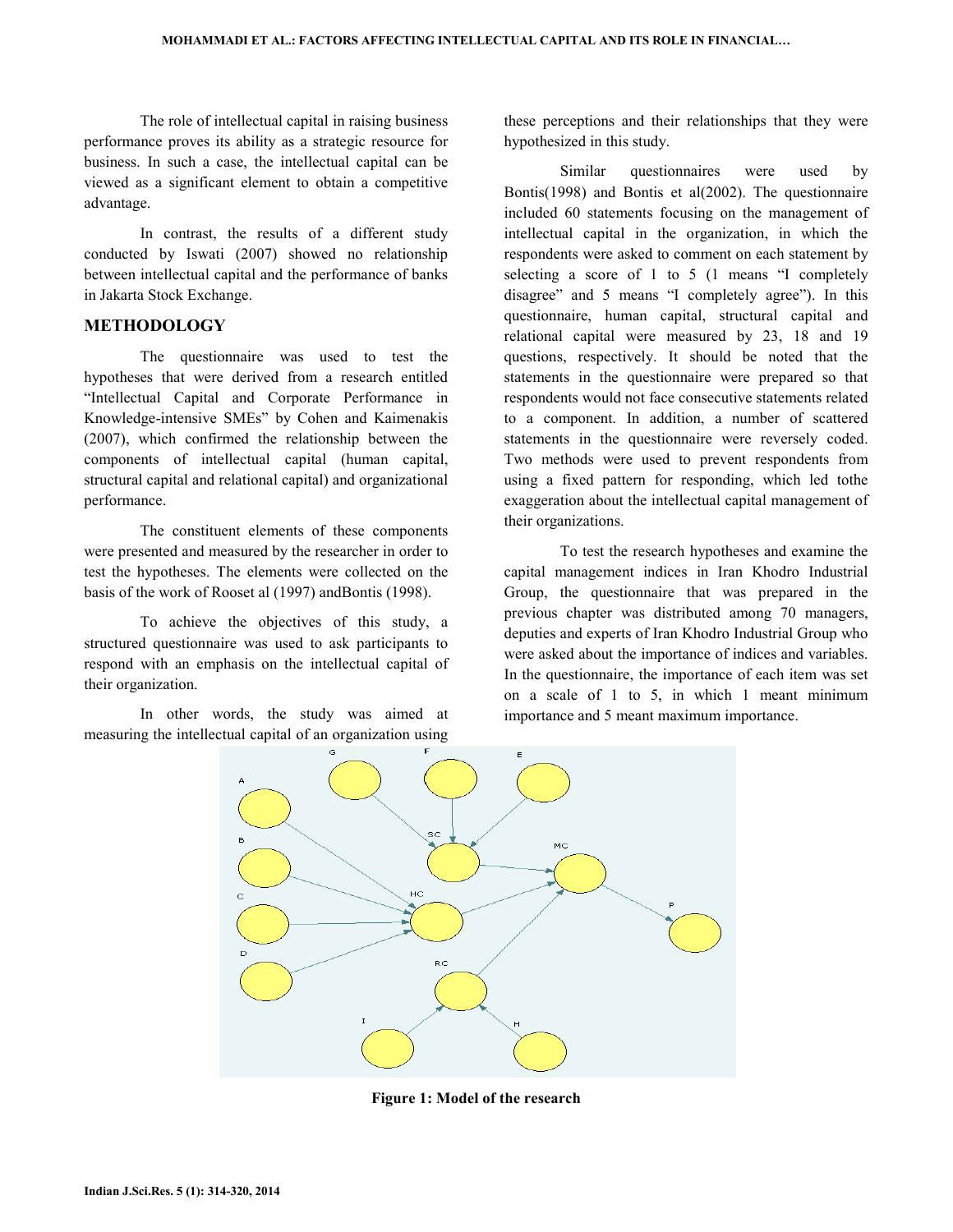This is a causal model with 14 latent variables, in which "intellectual capital (IC)" contains three variables: "structural capital (SC) ", "relational capital (RC)" and "human capital (HC)". On the other hand, the outcome of intellectual capital includes the latent variable of "financial performance of a company (P)".

 Human capital is defined by four latent variables of " abilities and skills (A)", "loyalty and commitment (B) ", "employee satisfaction (C) " and "values and culture (D)";structural capital is defined by three latent variables of "knowledge management (E)", "organizational culture (F)" and "organizational process efficiency (G)";and relational capital is defined by two latent variables of "proportion of customer (H) " and "customer satisfaction and market-oriented (I)".Each of them is defined with other manifest variables.

 To evaluate the model, manifest variables should be first normalized by the following equation after extracting the answers (with a scale of 1-5),

 $y_i = \frac{100 (x_i - 1)}{4}$ 

 Based on this equation, the scale of manifest variables varies between 0-100.

 Relations among Latent Variables: the causality model described in figure 1 leads to linear equations relating the latent variables (structural equation modeling):

$$
Z_j = \beta_{j0} + \sum_i \beta_{ji} Z_i + \epsilon_j
$$

 Given the above equation, the linear equation among latent variables of the model will be as follows:

$$
HC = \beta_{10} + \beta_{11} \cdot A + \beta_{12} \cdot B + \beta_{13} \cdot C + \beta_{14} \cdot D + \epsilon_{10}
$$
  
\n
$$
SC = \beta_{20} + \beta_{21} \cdot E + \beta_{22} \cdot F + \beta_{23} \cdot G + \epsilon_{20}
$$
  
\n
$$
RC = \beta_{30} + \beta_{31} \cdot H + \beta_{32} \cdot I + \epsilon_{30}
$$
  
\n
$$
IC = \beta_{40} + \beta_{41} \cdot HC + \beta_{42} \cdot SC + \beta_{43} \cdot RC + \epsilon_{40}
$$
  
\n
$$
P = \beta_{50} + \beta_{51} \cdot IC + \epsilon_{50}
$$

 After the relationship between the variables was specified, all of the model's parameters and coefficients were estimated using the Visual PLS software.



Figure 2: Estimated model using VPLS

### RESEARCH RESULT

 As we know, a PLS path model is composed of a structural model and a measurement model. Therefore, the analysis and interpretation of the two models are needed to validate a PLS path model, which can be regarded as a two-step process: assessing the

measurement model and assessing the structural model (Henseler, J;Ringle, C.M;Sinkovics, R. R, 2009).

#### Assessing the structural model

 $R<sup>2</sup>$  is used to assess the structural model and indicates the variance of endogenous latent variables. In this model,  $R^2$  is acceptable because in a model with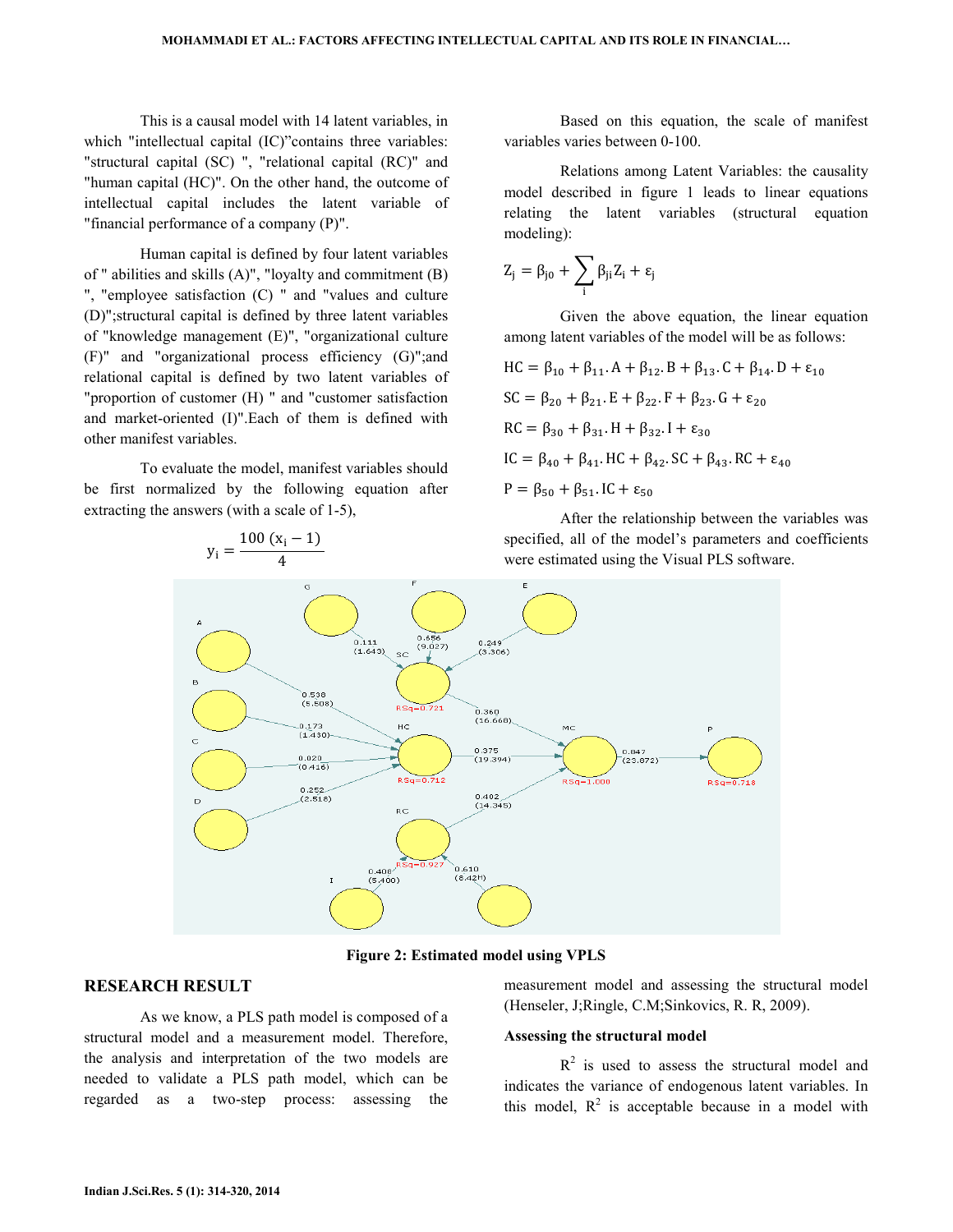endogenous and exogenous latent variables, acceptable  $R^2$  values are between 0.33 and 0.67 (Trujillo, 2009).

#### Assessing the measurement model

 To assess the measurement model, "unidimensionality of the indicators", two issues should be examined: "checking whether the indicators are explicitly articulated by the latent variable" and "assessing the extent that constructs may differ from each other."

#### Unidimensionality of the indicators

 In this paper, unidimensionality of the indicators was measured using Cronbach's alpha, which was used in this section to evaluate the unidimensionality of the indicators. According to Hensler et al (2009), the reliability of the model is acceptable because the average Cronbach's alpha of the whole model is greater than 0.7, despite the fact that the coefficient is less than 0.6 for G and D.

# Checking whether the indicators are explicitly articulated by the latent variable

 Three tools were used to check whether the indicators are well explained by its latent variable: communality, composite reliability and the average variance extracted (Jafari Samimi, Mohammadi, 2011):

#### **Communality**

 Communality is calculated to determine whether indicators in a block are explicitly articulated by the latent variable (Trujillo, 2009). In this research, the average communality of the model was estimated at 0.5181, which is equal to the average of all the block communalities.

#### CR

 In PLS path modeling, reliability is examined by composite reliability (CR).Average CR is equal to 0.85 (over 0.6) in this model, which illustrates the acceptable reliability of the model.

#### AVE

 Average variance extracted (AVE) is used to measure the amount of variance that a latent variable derives from its indicators relative to the amount of variance caused by measurement error.

 The average variance extracted from the model is equal to 0.63 (over 0.5), which confirms the convergent validity of the model.

| Construct     | Composite   | <b>AVE</b> | Cronbach's |
|---------------|-------------|------------|------------|
|               |             |            |            |
|               | Reliability |            | alpha      |
| A             | 0.83        | 0.36       | 0.76       |
| B             | 0.75        | 0.34       | 0.61       |
| $\mathcal{C}$ | 0.81        | 0.6        | 0.67       |
| D             | 0.72        | 0.49       | 0.50       |
| E             | 0.82        | 0.54       | 0.71       |
| G             | 0.78        | 0.64       | 0.44       |
| F             | 0.85        | 0.33       | 0.81       |
| H             | 0.83        | 0.33       | O.78       |
| I             | 0.86        | 0.47       | 0.78       |
| HC            | 0.97        | 0.94       | 0.79       |
| SC            | 0.93        | 0.98       | 0.93       |
| RC            | 0.89        | 0.91       | 0.95       |
| MC            | 0.96        | 0.95       | 0.84       |
| P             | 0.99        | 0.89       | 0.81       |
| Average       | 0.85        | 0.63       | 0.74       |

Table 1: Cronbach's alpha, reliability and AVE

#### Difference in constructs

 To do this, one must ensure that, compared to the variance shared with other constructs, there is a greater variance shared between a construct and its indicators (Henseler, J; Ringle, C.M; Sinkovics, R.R;, 2009).According to the results of the VPLS software, all constructs differ from one another.

### **CONCLUSION**

 The results of our study show thatat a confidence level of 95%, structural capital, relational capital and human capital have a material impact on the financial performance of the firm and that the relationship between intellectual capital and the financial performance of the company is confirmed. The results indicate that intellectual capital was mainly mostly affected by the relational capital (0.40), human capital (0.38) and structural capital (0.36), respectively.

 The results of this study are consistent with the findings of Bontis et al (2002), Bollen et al, (2005), Tovstiga and Tulugurova (2007),and Clarke et al (2010).

 Another method can be also used in this studyto measure the performance of intellectual capital. In addition, since the analysis in this study is based on the data obtained from only one firm, more research can be done using data from a variety of business sectors. Although there are some possible restrictions (such as the data obtained from a single company, the relatively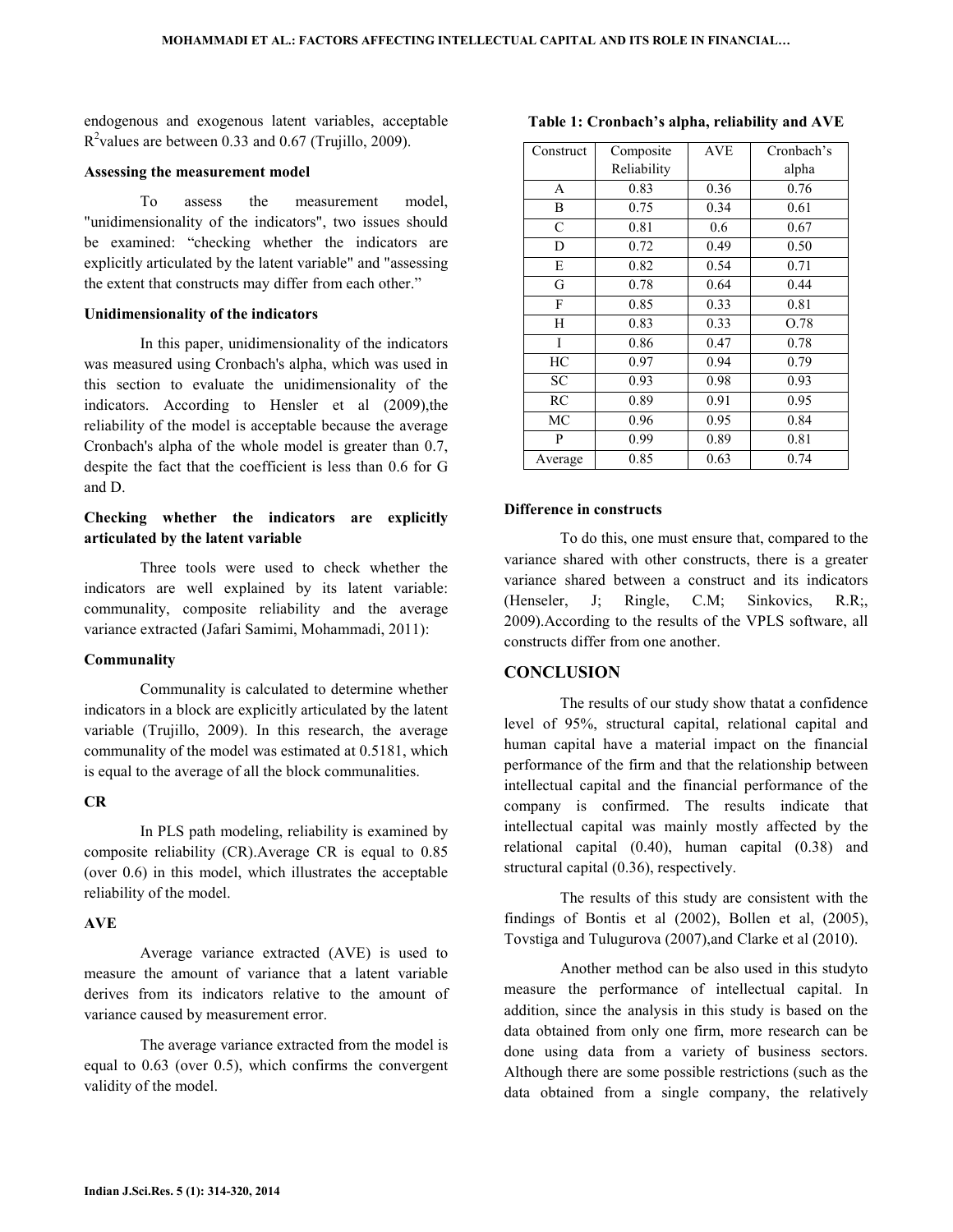focused sample and a single internallocation), valuable insights werepresented inthis study about the relationship between intellectual capital and performance of the company.

| Relationship   | T-Statistic |  |
|----------------|-------------|--|
| A ------> HC   | 5.508       |  |
| B -------> HC  | 1.430       |  |
| C ------> HC   | 0.416       |  |
| D------> HC    | 2.518       |  |
| E ------> SC   | 3.306       |  |
| F ------> SC   | 9.027       |  |
| G-----> SC     | 1.643       |  |
| H-----> RC     | 8.240       |  |
| I -------> RC  | 5.400       |  |
| SC ----> MC    | 16.668      |  |
| HC ----> MC    | 19.394      |  |
| RC ----> MC    | 14 345      |  |
| $MC$ ----> $P$ | 23.872      |  |

### ACKNOWLEDGEMENTS

 This manuscript would not have been possible without the kind support and help of the Industrial Management Institute (IMI) and the Novin Pajoohan Parsi Tara Institute (IMIF).

# **REFERENCES**

- Ahangar, R. (4 January, 2011). The relationship between intellectual capital and financial performance: An empirical investigation in an Iranian company. African Journal of Business Management , 88-95.
- Bollen, L., Vergauwen, P., &Schnieders, S. (2005). Linking Intellectual Capital and Intellectual Property to Company Performance. Management Decision , 43(9), 1161-1185.
- Bontis, N. (1998). Intellectual capital: an exploratory study that develops measures and models. Management Decision , Vol. 36, pp. 63-76.
- Bontis, N; Chong Keow, W. C; Richardson., S;. (2002). Intellectual Capital and Business Performance in Malaysian Industries. Journal of Intellectual Capital , 1(1), 85-100.
- Bontis N., Crossan M. and Hulland J. (2002), Managing Organizational Learning Systems by Aligning

Stocks and Flows, Journal of Management Studies, 39 (4), 437-469.

- Brooking, A. (1996). Intellectual Capital: Core Assets for the Third Millennium Enterprise. London: Thomson Business Press, London.
- Clarke, M., Seng, D., & Rosalind, W. H. (2010). Intellectual Capital and Firm Performance in Australia. Working paper series no 12.
- Cohen, S., &Kaimenakis, N. (2007). Intellectual Capital and Corporate Performance in Knowledge– intensive SMEs. The Learning Organisation , 14(3), 241-262.
- Henseler, J; Ringle, C.M; Sinkovics, R.R;. (2009). The use of partial least squares path modeling in international marketing. Advances in International Marketing (pp. 277-3). Bingley: Emerald Group Publishing.
- Hitt, Michael A. et al. (2001). Direct and moderating Effects of human Capital on Strategy and Performance in Professional Service Firms: A Resource-Based Perspective. Academy of Management Journal, 44 (1), 13-28.
- Iswati, Sri, MuslichAnshori. The Influence of Intellectual Capital to Financial Performance at Insurance Companies in Jakarta Stock Exchange (JSE). Proceedings of the 13th Asia Pacific Management Conference, Melbourne, Australia, 2007, 1393-1399.
- JafariSamimi, A., Mohammadi, R. (2011). Measuring Customer Satisfaction Index (CSI) in Iranian Tile Industry Using PlS Path Modeling Technique. Middle-East Journal of Scientific Research , 8: 141-149.
- Karp, Tom. (2003). Is Intellectual Capitalism the Future Wealth of Organizations? Foresight, 5 (4),20-27.
- Low, J. and Kalafut, P.C. (2002). Invisible AdvantageHow Intangibles are Driving Business Performance. Cambridge: Perseus Publishing.
- Najibullah, Syed, (2005). An Empirical Investigation of the Relationship between Intellectual Capital and Firms' Market Value and Financial Performance. Independent University, Bangladesh.